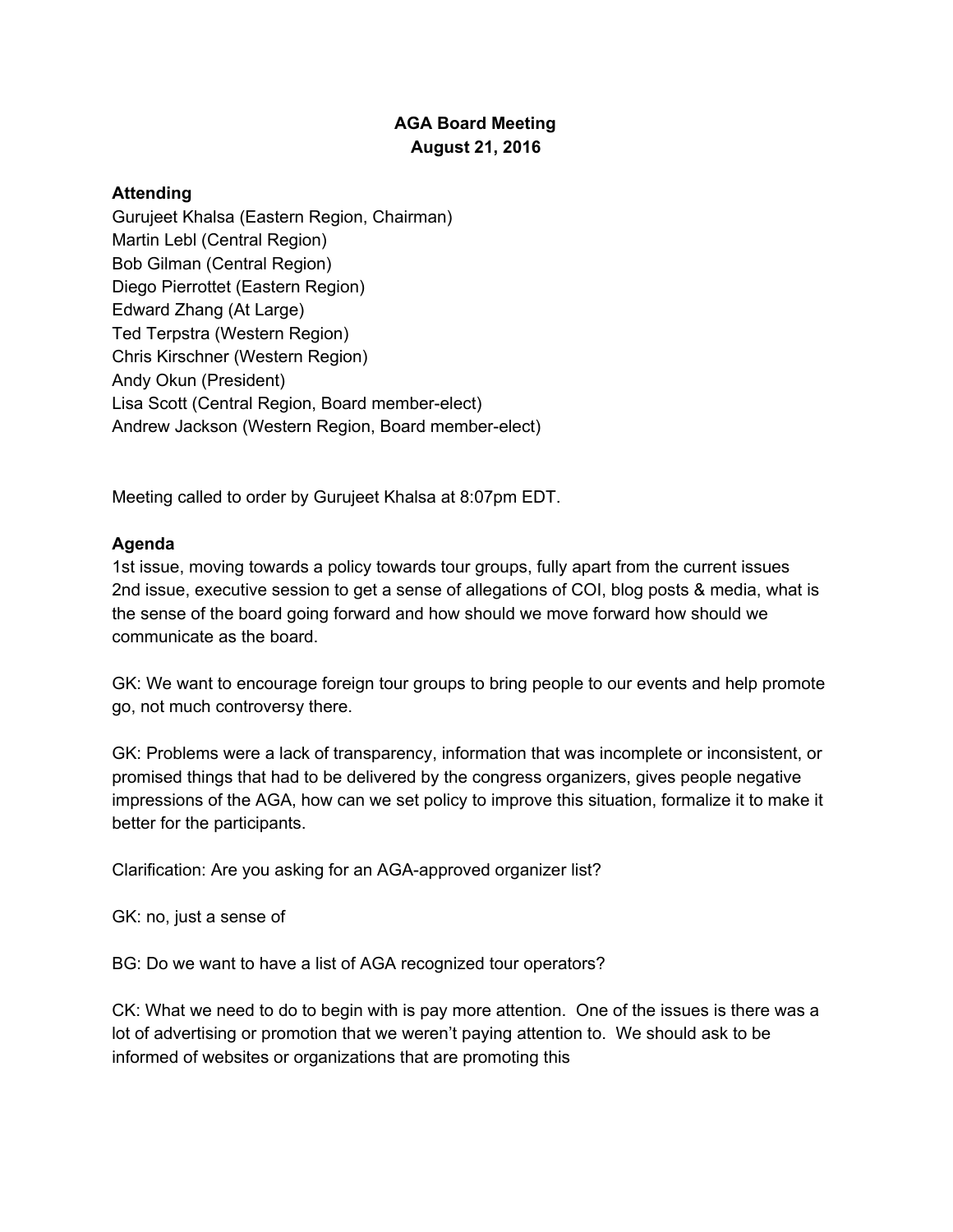AJ: The issue here is not about creating new hoops for the people providing good experiences, but what do we do about bad actors and about keeping them out. A good approach might be create a policy where we expect all tour groups to comply with XYZ, and then only if people don't do we step in.

AO: I would suggest for us to grandfather in Hyodo, for example, who has been leading groups for many many years without a problem. We would not want to set up certain rules and apply them to him unnecessarily.

GK: would we want to ask him to advise us on a tour group policy?

CK: I think we should ask him.

BG: I would endorse asking people who are offering tours to create a link to be put on the AGA website for their tour groups. They should especially do this if using the AGA logo.

AO: I think that's a good idea. At one remove, we aren't in a position to prevent people from acting as intermediaries, so if we want to influence how people are presenting us, we need to consider what materials are we providing them with to help them … help lisa …

DP: It's going to be very difficult to police all organizations outside the AGA. We should keep it as simple as possible.

CK: I think the nexus point on this issue arises when a tour group organizer contacts us and says 'we're organizing a group for you, aren't you so happy we'll be bringing so many people?', that's when we say 'please go to our website … and see what our guidelines are on that' and then we have a set of guidelines that everybody deals with and then we move forward from there viz noncompliance.

General Comment: I would think that we would need a disclaimer that the AGA is not guaranteeing any of the tour providers promises.

CK: That would be a part of the guidelines.

BG: The guidelines need to be two fold: 1) for the tour operators, 2) for the users of the tour groups.

GK: Agreed. And to Andrew's point, it's not to let people know what they can't do, it's what we can provide to let people know what's out there, what services they provide, so we can help them as well. I'd like to encourage this activity in a way that's a win-win for both. What i heard from the current situation was a bit of what we were offering was not being transmitted to the actual participants. Can we let our participants know what our true costs are, what our housing options are, to make them more intelligent consumers through transparency.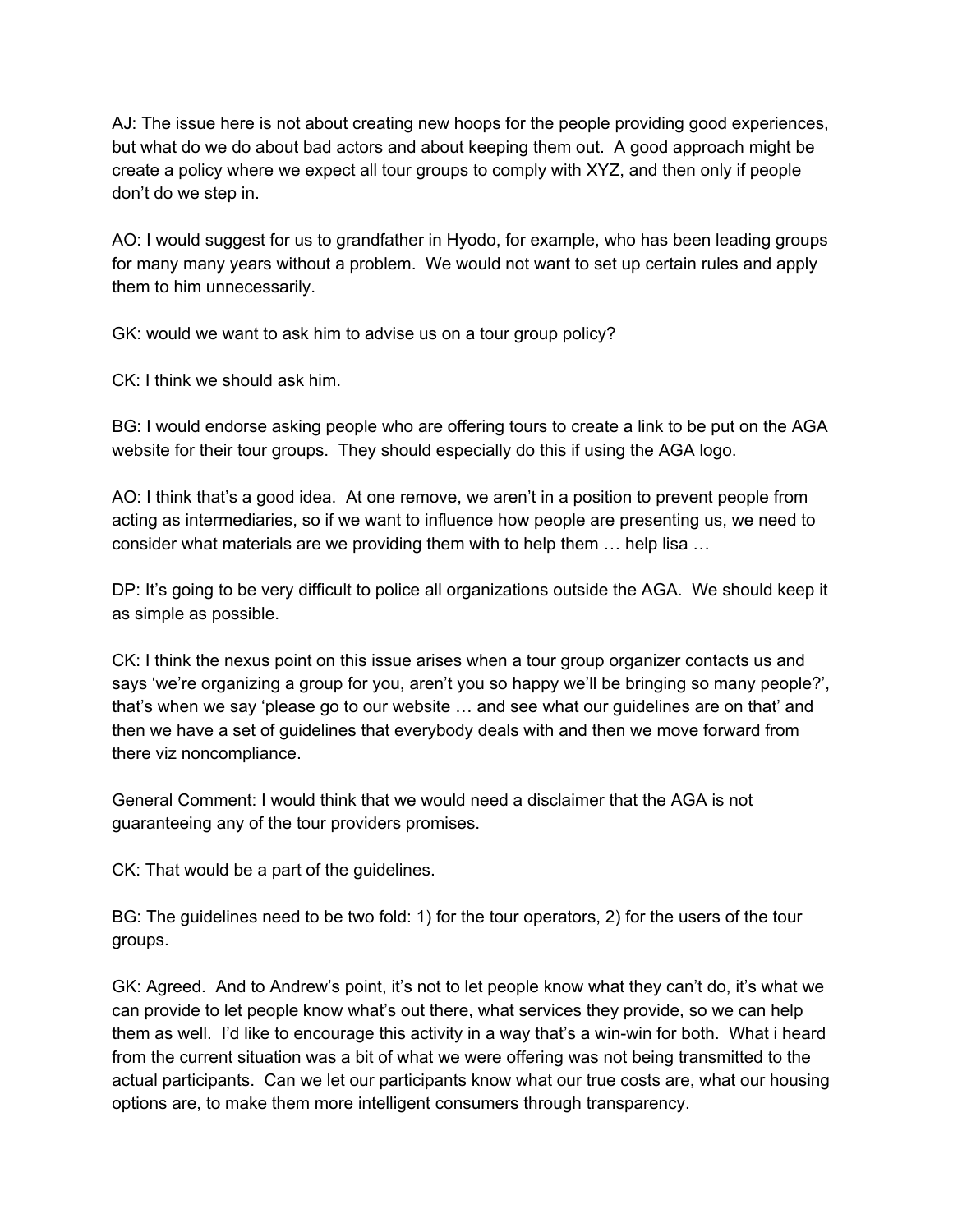CK: the advantage of having this done as boilerplate is something that can be translated once, vs. having to do it every congress,

BG: Do we have any other competitions with tour groups?

AO: There are groups that attend rated events, but I do not know that there are generally organized groups -- e.g. the Jujo

BG: This may have application to other events.

GK: Is there a sense that the board should take this up? Should we direct Andy to do this operationally?

CK: Let Andy do it, board can check the policy, this is an administration problem.

AO: I can draw something up. I would welcome input, by all means. The question Andrew raised before: do you want me to do something in particular looking back, as to how we did this year?

LS: I think we can just take the lessons learned from this year into consideration when drawing up the policy.

GK: I think we should compile the specific issues with Alice Zhang this year and communicate with her about them.

BG: Does anyone know if Alice is aware of the "charges" against her and has she has made any response?

EZ: I assume she is aware because she is in the WeChat group in which this has been discussed. A lot of the people in this group are AGA players.

AO: A question regarding discussing this with Alice: am I discussing this as the person responsible for next year's Congress, or for other reasons?

CK: It may be awkward to talk with her right now, before we have the policy in place.

AO: So I will plan to be in touch with her soon, after we have a policy drawn up.

BG: Someone suggested that we do this within the month, and since it is a pressing issue, I think that this is a good idea. (LS agrees)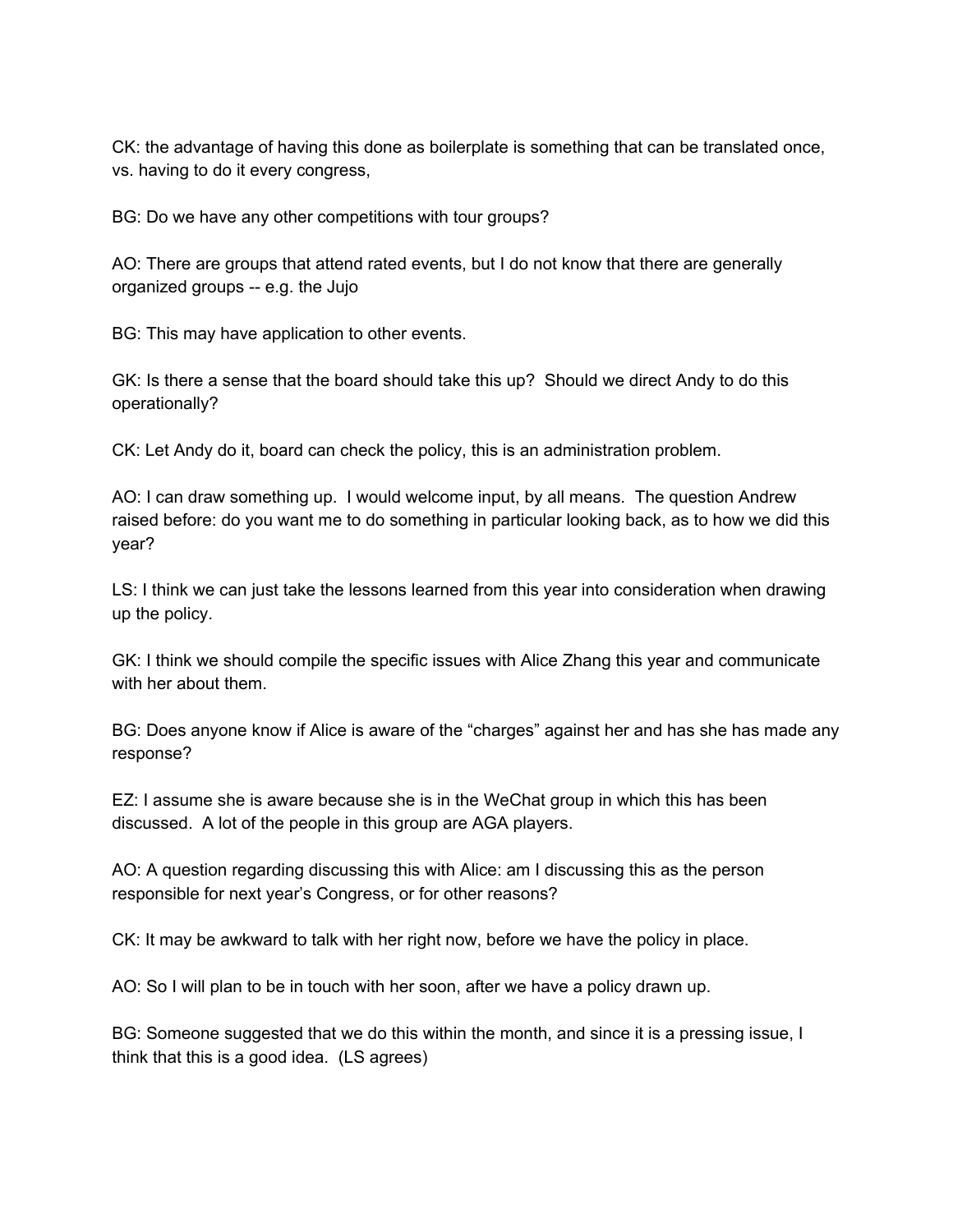AJ: She seems to aware of this because she is cleaning up her website and the WeChat group. Her website is not archived on archive.org

GK: I have an informational question. How does the process of issuing visa letters work?

AO: it's fairly crude. Either somebody sends me an e-mail saying 'we'd like to come to congress could you send us a visa letter?' Typically it's done at the prompting of the congress registrar, which results in us sending a formal invitation letter. Typically the letter is sent to the individual, in this instance i think we sent it through Alice.

AJ: Were the Chinese-speaking registrar and Chun Sun the same or different people?

BG: Are the visa letters sent via email or on paper?

AO: They are sent via email. This is something we need to be careful about. Someone who wants to run a tour needs to be able to cooperate with us because this letter, with the signature, is used for immigration purposes, so it is an important document. No indication it's been misused, but it has that potential.

For some reason, the people who are sent directly by Nihon kiin want to get a visa to come here, although a Japanese person doesn't need it, they like it for tax or other legal reasons we're not aware of. So we give an invitation letter for the NK -- the visa issue is only an issue for China, we have to redo our letter each year for the China Qiyuan after they pick their representatives.

BG: What about Korea or Taiwan? AO: No, they do not need a visa letter.

TT: Is there always a Chinese language registrar? AO: No, this varies year-by-year.

LS: it's a lot of work to require a separate chinese language registrar.

GK: could we solicit ongoing AGA volunteers to respond to requests for information in the appropriate languages?

CK: In general, the local organization can find someone locally who handles it, when necessary. Very often the questions relate to issues distinct to the congress, i.e., they need local information. Alice handled this rather well in 2013, we didn't have fun, but translation was not the major problem.

LS: in 2011, we had a smaller chinese group for the 1st time, and we didn't have to have special translation -- they had a person who could speak english who worked with the registrars. Hyodo makes it work. We don't necessarily need a special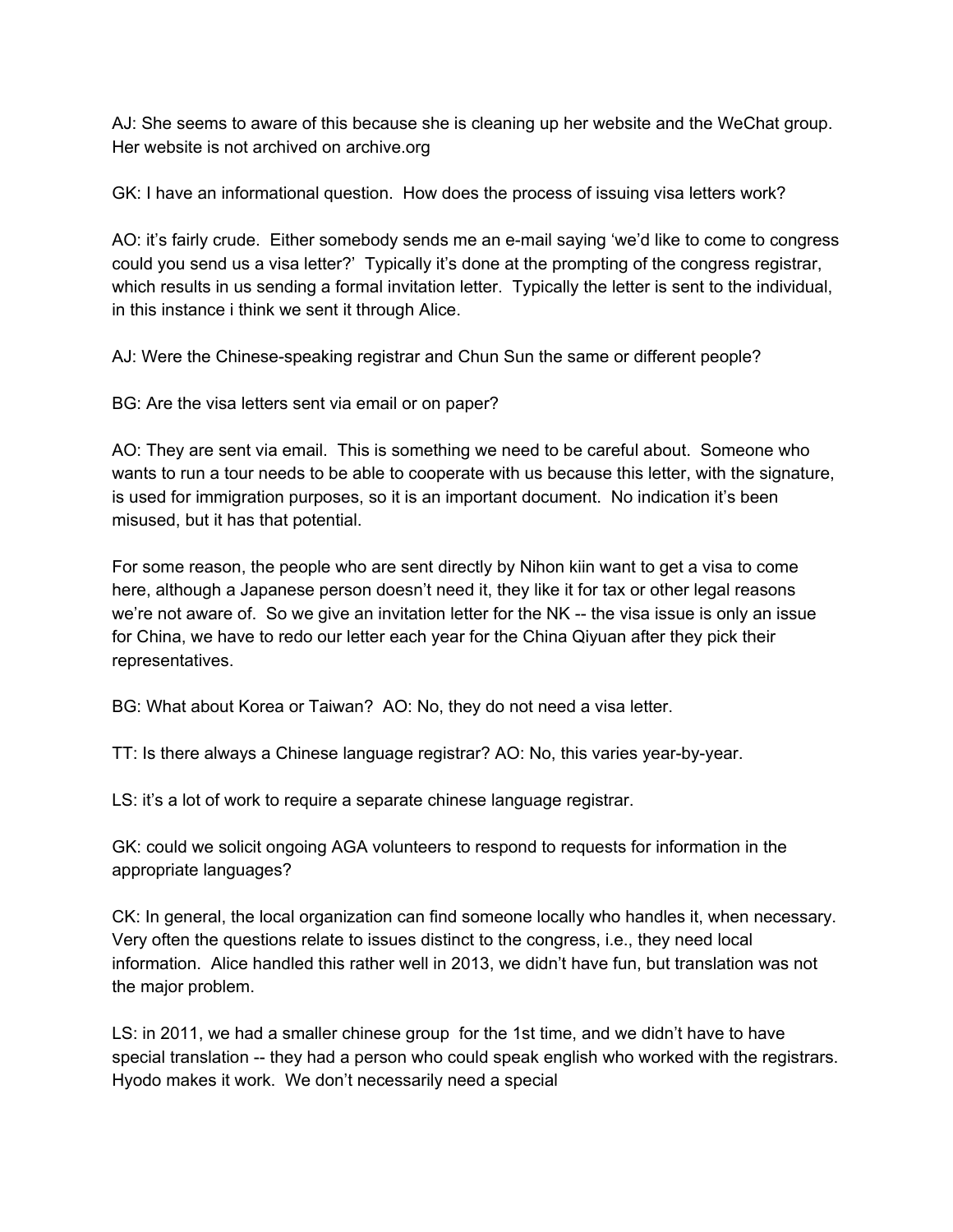AJ: Again, think that one of the major problems was that the representative of that tour group was not present – there was no one to take responsibility for the attendees.

CK: I talked to I-han Lui and he said that there was someone who Alice had engaged, but he was engaged primarily as a translator, and he was unaware of this person until much later.

AO: Any idea who that was?

CK: Nope, he didn't know either, but he was apparently being paid \$100/day. Haven't asked Matthew or anyone else if they knew who this was.

AJ: Are you talking about the NY Congress?

CK: No, I'm talking about the Boston Congress. I misspoke, I meant Walther.

BG: I understand the point about local people handling questions about local circumstances. However, it might be to our advantage to have someone doing this over multiple Congresses.

CK: This is a problem that occurs over and over. You need the local people involved. No matter how experienced the national person does not know the specific circumstances of each Congress.

LS: having a good registrar who can handle these questions is important.

BG: it was mentioned that there was a use of google translate to translate chinese/english -- i've used spanish/english with little problem, but korean/english was nearly nonsense.

LS: Not that useful.

AO: It has limited utility except for mundane exchanges. Anything of substance or legal importance cannot be done with google translate – yet.

EZ: I've used google many times, it's good for information, like nouns, date/time locations, but the grammar is wrong very often. Speaking of the Asian attendees, i want to remind everyone that every year since a few years ago, there are maybe 50 people who are players & nonplayers from China. And a lot of these are from other channels, maybe they come by themselves, maybe they use other services. But i'm thinking in one of the e-mails Gurujeet mentioned, Alice claimed she had 13 people this year, yet actually the Congress had over 50 attendees from China, so there are other touring companies in China.

BG: Are the visa letters in English?

AO: Yes. The intent is that someone can take them to a US consulate or embassy.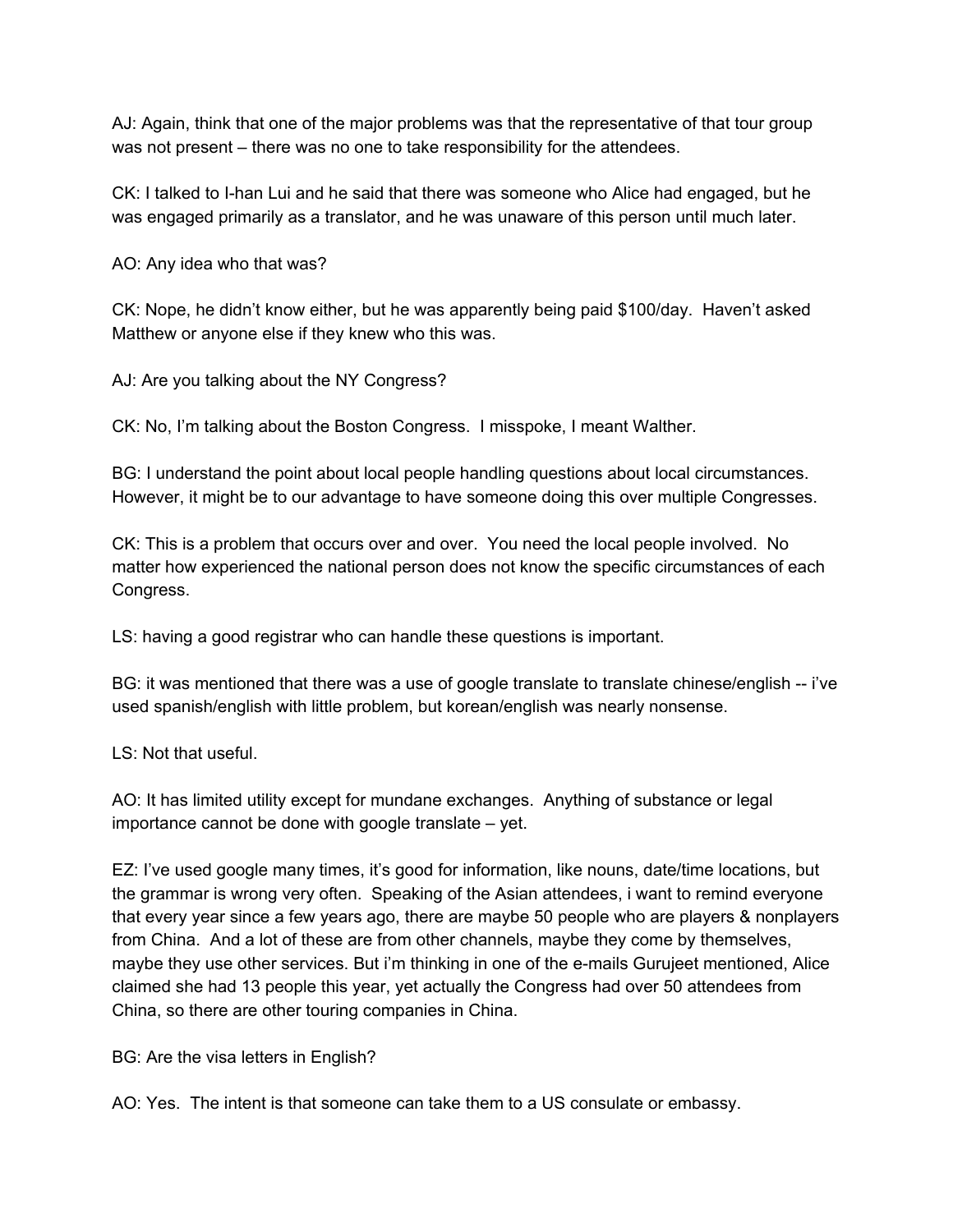GK: This is something we can take up again in the future, but it seems that, especially in light of the large number (50+) of overseas visitors, it would be good to have someone who can correspond with the non-English speaking people.

AO: Let me ask a question. Do we want to make it standard policy that every year the website is in the four main languages?

CK: It would be good to have something that could be used for multiple events, that would be worth translating

LS: it would be a huge investment of time and money.

CK: we could do pricing.

AJ: It seems like a single page for the tour groups that could be translated would be doable.

LS: We could do it for limited terms throughout the website.

BG: I recall that a year or more ago there was a Chinese pro living in Chicago who was interested in organizing a Go Camp in Atlanta for Chinese and US participants. I don't know what became of this. But it suggests this would have utility beyond just the congress.

LS: For a general letter or general page that we can send tour groups to, I think that makes a lot of sense.

GK: So Andy, i've given you some ideas, the board will happily engage you, but we'd love to get something soon and i think these ideas exploring translation or a boilerplate something is worth looking into.

## AO: Ok.

GK: Unless there's further info on this topic, i'd like to have someone move us into Executive Session to discuss everything else that's been happening, including blog posts, possible legal actions, rumors regarding the recall petition, other social media posts, etc.

CK: Before we go there, I would like to ask if we would like a motion to ask Andy to do this.

AO: I consider myself so instructed. No sweat.

EZ: I can move to go into Executive Session. First, I would like to make a quick comment. We should start executive session here.